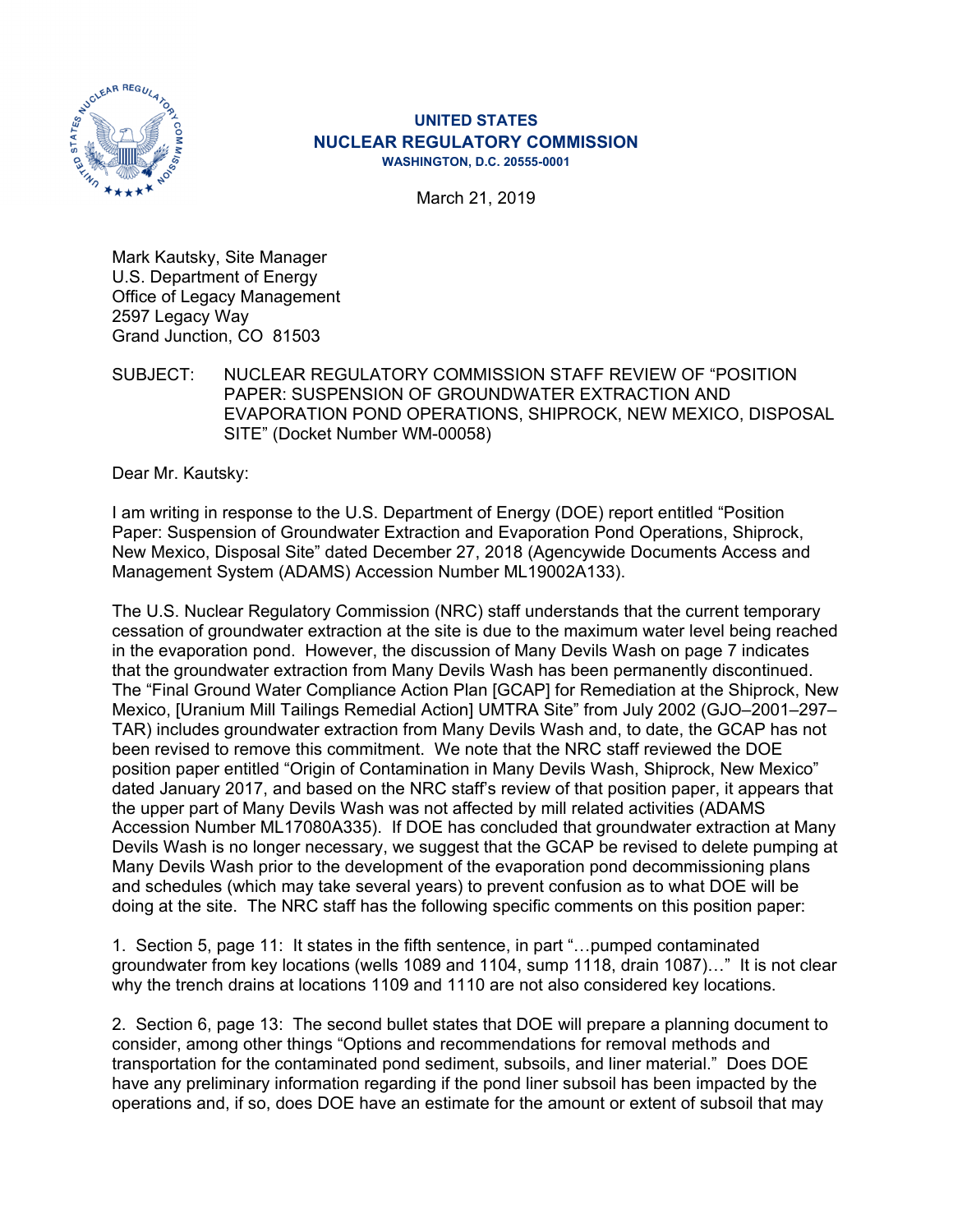### M. Kautsky **- 2 -** 2 -

need to be removed and transported elsewhere? The Durango site evaporation pond was recently decommissioned and it may be useful to review the project to determine if any similarities exist between the liners, pond construction, etc. that could help determine the amount of subsoil that may need to be removed.

3. Section 7, page 13: The third bullet states, "Evaluate the source of water in Bob Lee Wash and at seeps 425 and 426." The "Final Ground Water Compliance Action Plan for Remediation at the Shiprock, New Mexico, UMTRA Site" from July 2002 (GJO–2001–297–TAR) stated that the discharge of approximately 64 gallons per minute from well 648 accounts for essentially all of the surface water in Bob Lee Wash. Please explain why DOE no longer believes it knows the source of water in Bob Lee Wash. However, if DOE has not revised its position on the source of water in Bob Lee Wash, it is not clear why water in Bob Lee Wash is being evaluated.

4. Section 7, page 13: The fifth bullet states, "Begin phytoremediation plantings to supplement the remediation objectives." It is not clear where this planting will occur (it appears that it will be in the Bob Lee Wash) and it would be helpful to state where the phytoremediation plantings will occur.

5. Section 7, page 14: The second bullet under the additional activities states that DOE will continue monitoring the San Juan River to "ensure protectiveness." It is not clear how monitoring alone will ensure protectiveness and does the DOE have a contingency plan in the event that cessation of pumping results in an unacceptable increase in contaminants reaching the San Juan River?

Finally, please note that our comments above do not constitute the NRC's concurrence with the DOE moving forward with the activities discussed in the position paper, as changes to the GCAP and decommissioning of the evaporation pond would need to be reviewed and concurred upon by NRC and other stakeholders (as indicated in the paper).

In accordance with 10 CFR 2.390 of the NRC's "Agency Rules of Practice and Procedure," a copy of this letter will be available electronically for public inspection in the NRC Public Document Room or from the Publicly Available Records component of NRC's ADAMS. ADAMS is accessible from the NRC Web site at http://www.nrc.gov/reading-rm/adams.html.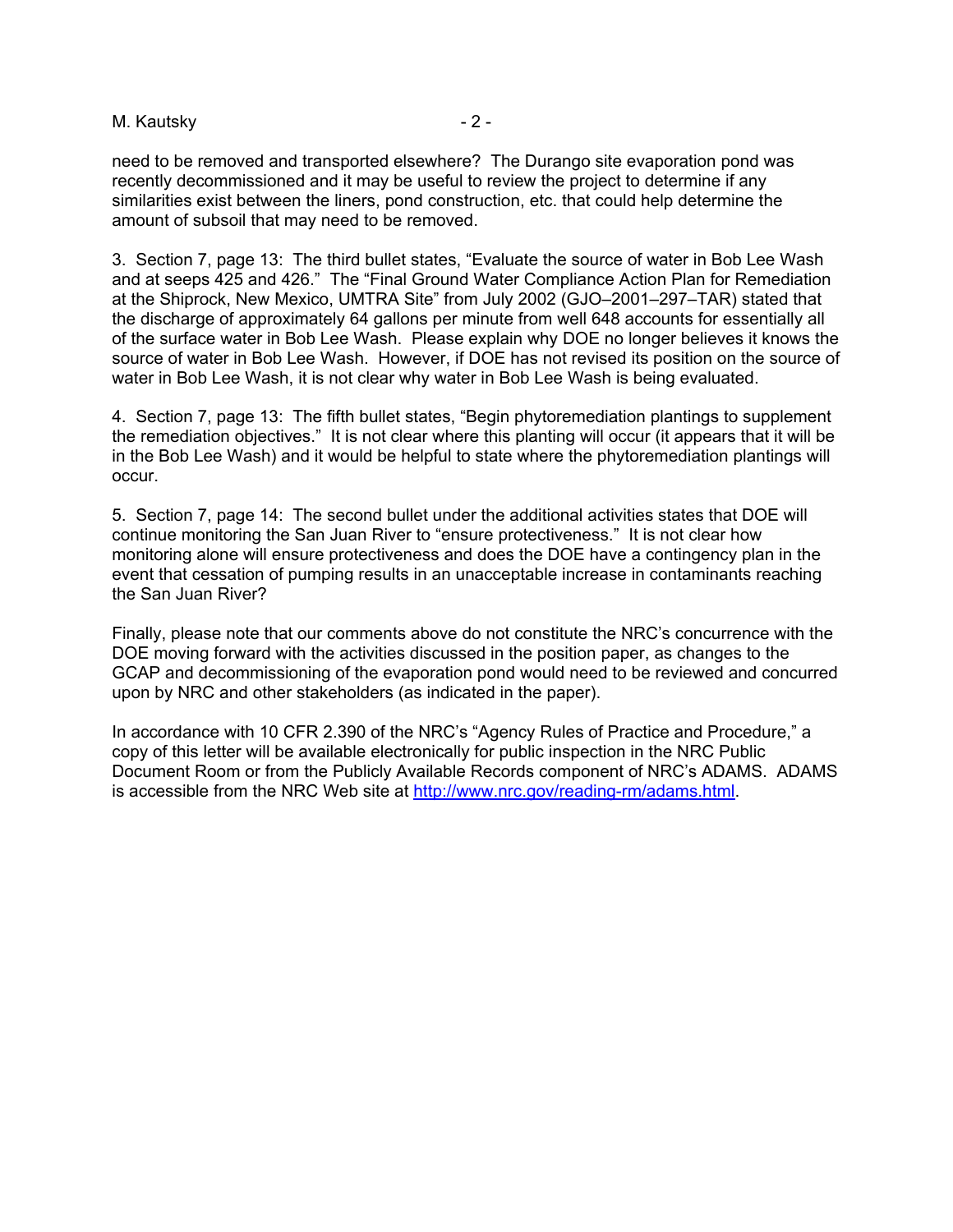M. Kautsky and the state of  $\sim$  3 -

If you have any questions concerning the NRC comments please feel free to contact me at 301-415-6749 or at Dominick.Orlando@nrc.gov.

Sincerely,

**/RA/** 

 Dominick Orlando, Senior Project Manager Uranium Recovery and Materials Decommissioning Branch Division of Decommissioning, Uranium Recovery and Waste Programs Office of Nuclear Material Safety and Safeguards

Docket No. WM-00058

cc: Shiprock Dist. List